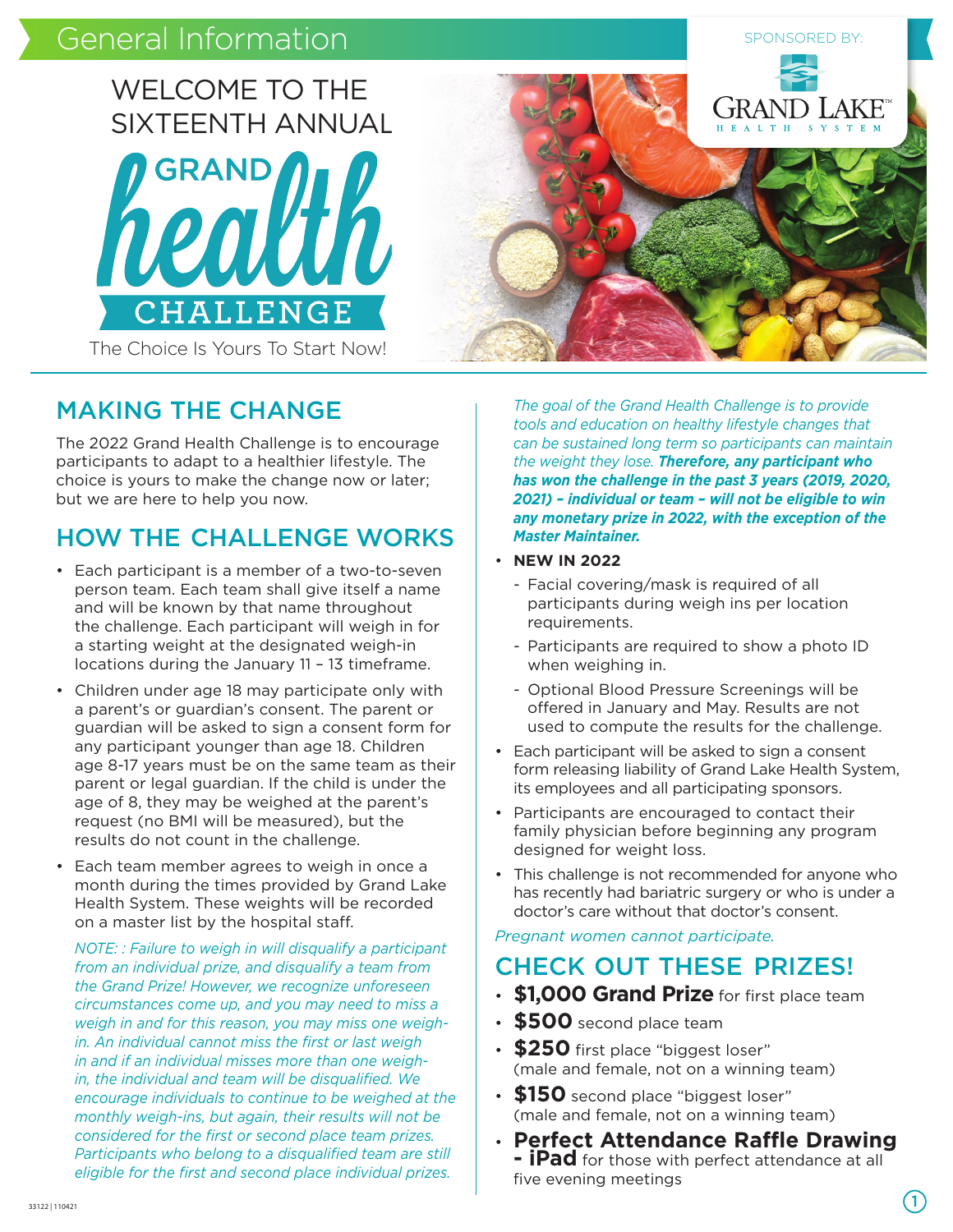

- 
- Registration fee is \$5 per person
- Monthly weigh-ins, activity/ exercise options and focused education sessions
- Weight loss percentages per team to determine winners
- Kick off Meeting, Tuesday, January 18 at 6:30 pm
- Entry deadline is January 5, 2022
- 5 Month Program Finale May 24, 2022
- Questions? Call Jenni Miller at 419-394-6132 or jenmiller@jtdmh.org

### **FIRST WEIGH-INS WEEK OF JANUARY 11TH, 2022**

Sign Us Up For The GRAND HEALTH CHALLENGE TEAM ENTRY!

| ORGANIZATION/COMPANY (if applicable) AUGLAIZE COUNTY | Turn in a copy of this form to the Commissioners' Office as well. |
|------------------------------------------------------|-------------------------------------------------------------------|
|                                                      |                                                                   |
|                                                      |                                                                   |
|                                                      |                                                                   |
|                                                      |                                                                   |
|                                                      |                                                                   |
|                                                      |                                                                   |
|                                                      |                                                                   |
|                                                      |                                                                   |
|                                                      |                                                                   |
|                                                      |                                                                   |
|                                                      |                                                                   |
|                                                      |                                                                   |
| _______________________                              | <u> 1980 - Andrea State Barbara, poeta estas por alta</u>         |



**Registration including your Participation ENTRY FEES need to be RETURNED to:** Community Outreach by Wednesday, January 5, 2022 in order to be included in the Grand Health Challenge. **Please mail to:** Community Outreach, 200 St. Clair, St. Marys, OH 45885

or drop off at the Community Outreach Office at 1027 E. Spring St., St. Marys, OH 45885. 33122 | 110421 2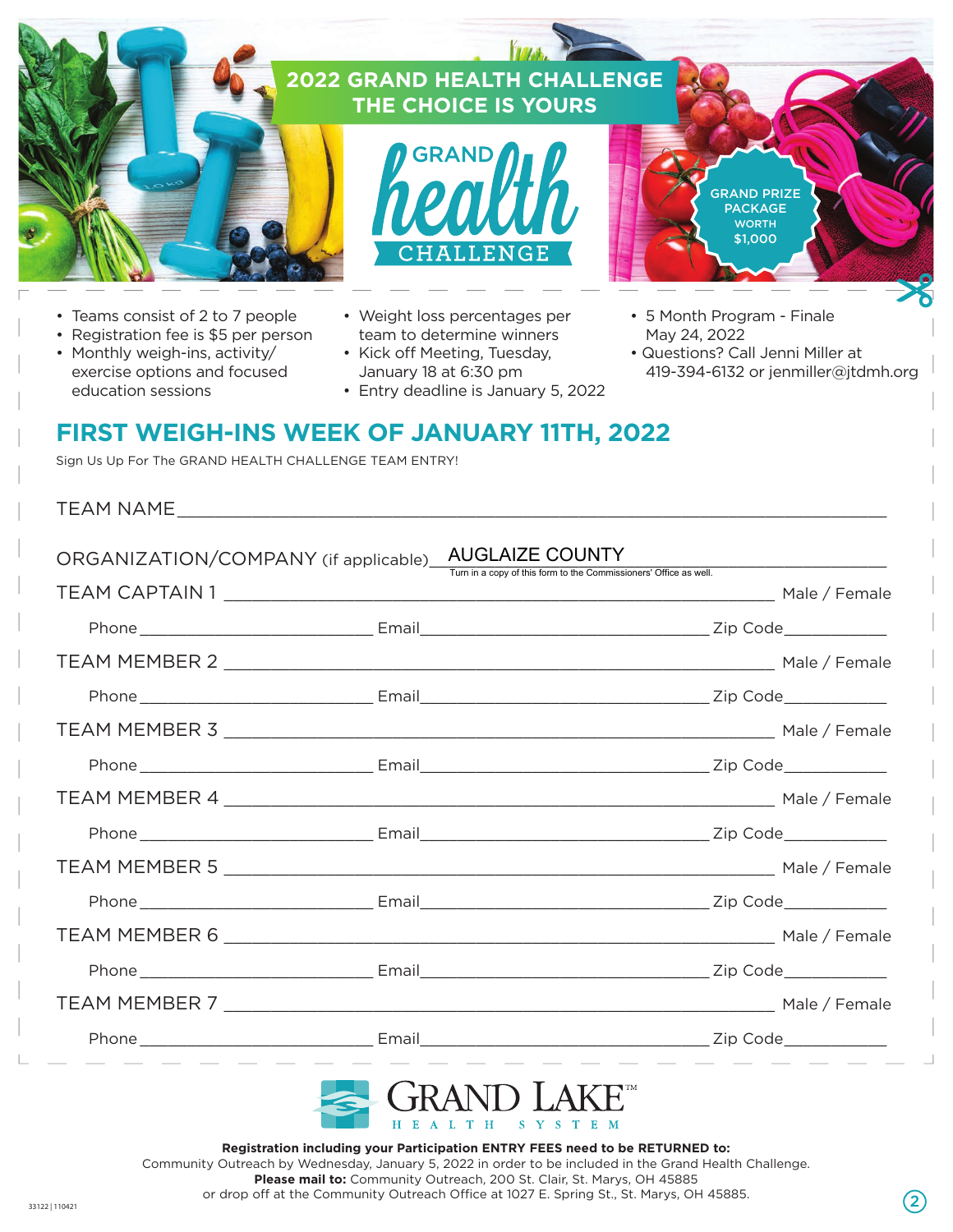# 2022 Grand Health Challenge

| <b>DAY</b>                                                     | <b>DATE</b>        | <b>TIME</b>                            | <b>LOCATION</b>                                  |  |
|----------------------------------------------------------------|--------------------|----------------------------------------|--------------------------------------------------|--|
| JANUARY - WEIGH-IN #1 - Pick up Grand Health Challenge Folders |                    |                                        |                                                  |  |
|                                                                |                    |                                        |                                                  |  |
| Tuesday                                                        | 1/11/22            | 6:00 AM - 8:30 AM                      | Grand Lake Rehab & Wellness Center               |  |
| Tuesday                                                        | 1/11/22            | 4:00 PM - 6:00 PM                      | Wapakoneta Medical Center                        |  |
| Wednesday                                                      | 1/12/22            | 6:00 AM - 8:30 AM                      | Wapakoneta Medical Center                        |  |
| Wednesday                                                      | 1/12/22            | 7:30 AM - 1:30 PM                      | <b>Mercer County Health District</b>             |  |
| Wednesday                                                      | 1/12/22            | 4:00 PM - 6:00 PM                      | Grand Lake Rehab & Wellness Center               |  |
| Thursday                                                       | 1/13/22            | 6:00 AM - 8:30 AM                      | <b>Grand Lake Rehab &amp; Wellness Center</b>    |  |
| Thursday<br>Thursday                                           | 1/13/22<br>1/13/22 | 6:00 AM - 8:30 AM<br>4:00 PM - 6:00 PM | YMCA - South (Minster)<br>YMCA - South (Minster) |  |
| Thursday                                                       | 1/13/22            | 4:00 PM - 6:00 PM                      | YMCA - North (Celina)                            |  |
|                                                                |                    |                                        |                                                  |  |
| FEBRUARY - WEIGH-IN # 2                                        |                    |                                        |                                                  |  |
| Tuesday                                                        | 2/1/22             | 6:00 AM - 8:30 AM                      | Grand Lake Rehab & Wellness Center               |  |
| Tuesday                                                        | 2/1/22             | 4:00 PM - 6:00 PM                      | Wapakoneta Medical Center                        |  |
| Wednesday                                                      | 2/2/22             | 6:00 AM - 8:30 AM                      | Wapakoneta Medical Center                        |  |
| Wednesday                                                      | 2/2/22             | 7:30 AM - 1:30 PM                      | <b>Mercer County Health District</b>             |  |
| Wednesday                                                      | 2/2/22             | 4:00 PM - 6:00 PM                      | Grand Lake Rehab & Wellness Center               |  |
| Thursday                                                       | 2/3/22             | 6:00 AM - 8:30 AM                      | <b>Grand Lake Rehab &amp; Wellness Center</b>    |  |
| Thursday                                                       | 2/3/22             | 6:00 AM - 8:30 AM                      | YMCA - South (Minster)                           |  |
| Thursday                                                       | 2/3/22             | 4:00 PM - 6:00 PM                      | YMCA - South (Minster)                           |  |
| Thursday                                                       | 2/3/22             | 4:00 PM - 6:00 PM                      | YMCA - North (Celina)                            |  |
| MARCH - WEIGH-IN #3                                            |                    |                                        |                                                  |  |
| Tuesday                                                        | 3/1/22             | 6:00 AM - 8:30 AM                      | Grand Lake Rehab & Wellness Center               |  |
| Tuesday                                                        | 3/1/22             | 4:00 PM - 6:00 PM                      | Wapakoneta Medical Center                        |  |
| Wednesday                                                      | 3/2/22             | 6:00 AM - 8:30 AM                      | Wapakoneta Medical Center                        |  |
| Wednesday                                                      | 3/2/22             | 7:30 AM - 1:30 PM                      | <b>Mercer County Health District</b>             |  |
| Wednesday                                                      | 3/2/22             | 4:00 PM - 6:00 PM                      | Grand Lake Rehab & Wellness Center               |  |
| Thursday                                                       | 3/3/22             | 6:00 AM - 8:30 AM                      | <b>Grand Lake Rehab &amp; Wellness Center</b>    |  |
| Thursday                                                       | 3/3/22             | 6:00 AM - 8:30 AM                      | YMCA - South (Minster)                           |  |
| Thursday                                                       | 3/3/22             | 4:00 PM - 6:00 PM                      | YMCA - South (Minster)                           |  |
| Thursday                                                       | 3/3/22             | 4:00 PM - 6:00 PM                      | YMCA - North (Celina)                            |  |
| APRIL - WEIGH-IN # 4                                           |                    |                                        |                                                  |  |
| Tuesday                                                        | 4/5/22             | 6:00 AM - 8:30 AM                      | Grand Lake Rehab & Wellness Center               |  |
| Tuesday                                                        | 4/5/22             | 4:00 PM - 6:00 PM                      | Wapakoneta Medical Center                        |  |
| Wednesday                                                      | 4/6/22             | 6:00 AM - 8:30 AM                      | Wapakoneta Medical Center                        |  |
| Wednesday                                                      | 4/6/22             | 7:30 AM - 1:30 PM                      | <b>Mercer County Health District</b>             |  |
| Wednesday                                                      | 4/6/22             | 4:00 PM - 6:00 PM                      | Grand Lake Rehab & Wellness Center               |  |
| Thursday                                                       | 4/7/22             | 6:00 AM - 8:30 AM                      | <b>Grand Lake Rehab &amp; Wellness Center</b>    |  |
| Thursday                                                       | 4/7/22             | 6:00 AM - 8:30 AM                      | YMCA - South (Minster)                           |  |
| Thursday                                                       | 4/7/22             | 4:00 PM - 6:00 PM                      | YMCA - South (Minster)                           |  |
| Thursday                                                       | 4/7/22             | 4:00 PM - 6:00 PM                      | YMCA - North (Celina)                            |  |
| MAY - WEIGH-IN # 5                                             |                    |                                        |                                                  |  |
| Tuesday                                                        | 5/3/22             | 6:00 AM - 8:30 AM                      | Grand Lake Rehab & Wellness Center               |  |
| Tuesday                                                        | 5/3/22             | 4:00 PM - 6:00 PM                      | Wapakoneta Medical Center                        |  |
| Wednesday                                                      | 5/4/22             | 6:00 AM - 8:30 AM                      | Wapakoneta Medical Center                        |  |
| Wednesday                                                      | 5/4/22             | 7:30 AM - 1:30 PM                      | <b>Mercer County Health District</b>             |  |
| Wednesday                                                      | 5/4/22             | 4:00 PM - 6:00 PM                      | Grand Lake Rehab & Wellness Center               |  |
| Thursday                                                       | 5/5/22             | 6:00 AM - 8:30 AM                      | <b>Grand Lake Rehab &amp; Wellness Center</b>    |  |
| Thursday                                                       | 5/5/22             | 6:00 AM - 8:30 AM                      | YMCA - South (Minster)                           |  |
| Thursday                                                       | 5/5/22             | 4:00 PM - 6:00 PM                      | YMCA - South (Minster)                           |  |
| Thursday                                                       | 5/5/22             | 4:00 PM - 6:00 PM                      | YMCA - North (Celina)                            |  |

Grand Lake Rehab & Wellness Center - 1065 Hager St., St. Marys Wapakoneta Medical Center - 812 Redskin Dr., Wapakoneta Mercer County Health District - 220 W. Livingston, Celina YMCA South - 4075 Wuebker Rd., Minster YMCA North - 7590 State Rt. 703, Celina